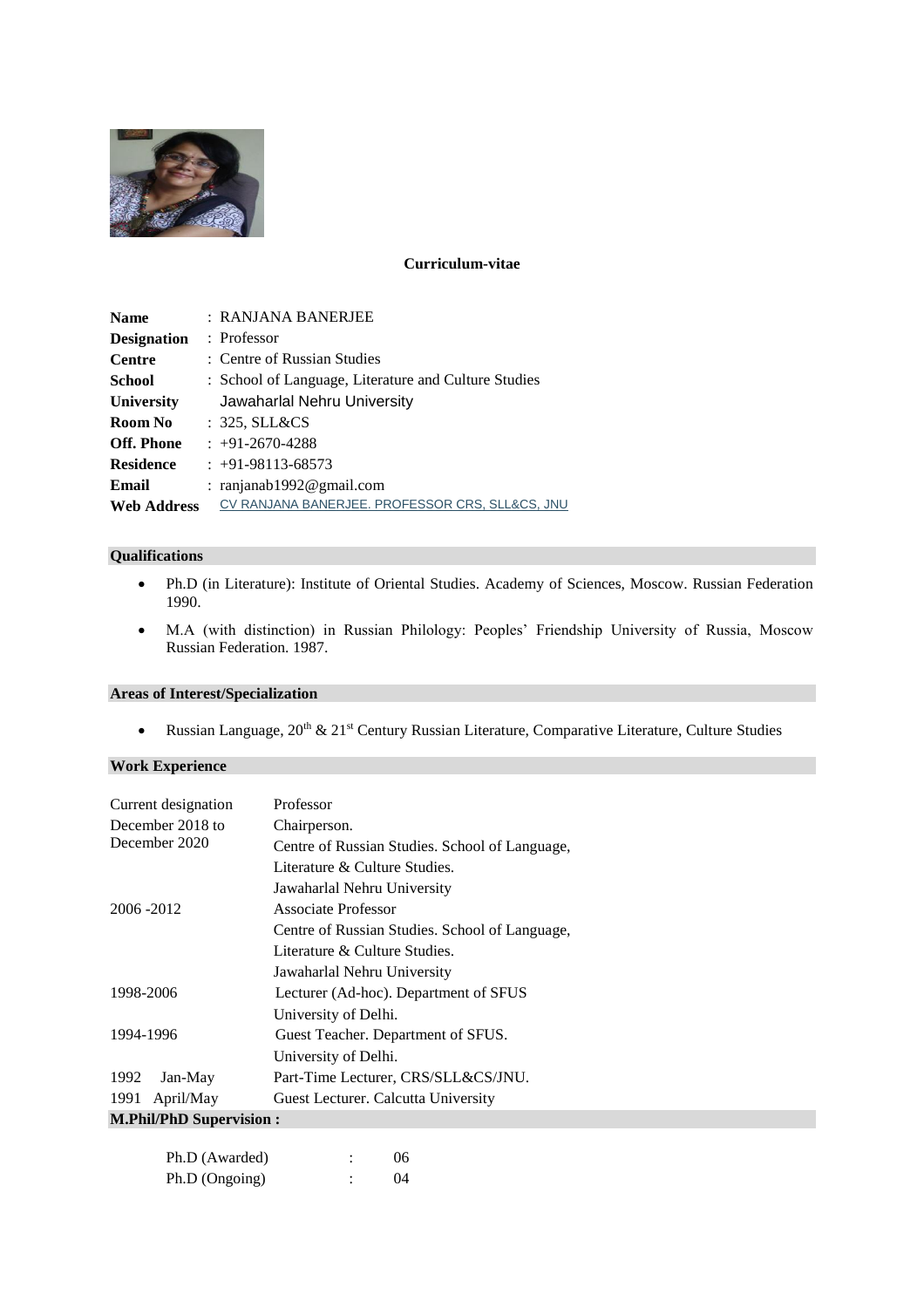| M.Phil (Awarded) | ٠              | 12      |
|------------------|----------------|---------|
| M.Phil (Ongoing) | $\ddot{\cdot}$ | $^{01}$ |
| M.A coursework   | ٠              | $^{07}$ |

#### **Activities: Members of Committee/Board outside JNU**

- o -Member.Board of Studies. Russian Language.University of Mumbai
- o -Member.Academic Advisory Council for CEC MOOCs(Arts, Literature, Language)
- o -Subject Expert for the Board of Studies in the Department of Russian Studies, EFL University, Shillong Campus
- o -Board of Advisers for Assonance, a Journal of Russian and Comparative Literary Studies, published by Department of Russian and Comparative Literature, University of Calicut, Kerala-673635
- o -Expert, Exploratory Expert Committee for design & development of Diploma in Russian Language at SOFL, IGNOU.(2019)
- o Member of the Advisory Committee of the Centre for Study of Foreign Languages. School of Humanities, University of Hyderabad (2014-2016)
- o Member of the selection/CAS committee Have been a part of the selection committees of few Universities as Expert Member.

# **Publications:**

### **40**

### **Text Book:**

1. В МИРЕ РУССКИХ ПИСАТЕЛЕЙ (In the World of Russian Writers) A Text Book on Russian Literature, Publisher: Prakashan Sansthan, Dec.2004. Pages-112, ISBN- 81-7714-186-4

#### **Chapter Contributed to Books: Best five**

- 1. **South, East and Central Asia: A Dialogue of Cultures through Silk Route.** Published in Kashif Hasan Khan (ed) The Strategy of (Re) connectivity: Revisiting India's Multifaceted Relations with Central Asia, 2020. pp. no. 113-126 [ISBN: 978-93-8913-7538]
- 2. **Ranjana Banerjee**, **Тема «малой» и «большой» родины в лирике Сергея Есенина и Рабиндраната Тагора** (The Theme of Homeland in the Lyrical Works of Sergeii Esenin and Rabindranath Tagore) Сергей Есенин. Личность. Творчество. Эпоха. Ч. III: Сб. науч. трудов / Институт мировой литературы имени А. М. Горького РАН, Рязанский государственный университет имени С. А. Есенина, Государственный музей-заповедник С. А. Есенина. М. — Константиново — Рязань: Государственный музей-заповедник С. А. Есенина, 2018. 640 с. Сер. «Есенин в XXI веке». Вып. 6. с. 168-182 [ISBN 978-5-9903484-8-6]
- 3. Мир воображения героя в романе Вс. Иванова «Похождение факира» The Imaginary World of the Protagonist in the novel of Vsevolod Ivanov "The Adventures of a Fakir". "Россия в 1917 году". Русская революция 1917 года в литературных источниках и документах / под ред. В.В. Полонского. М.: ИМЛИ РАН, 2017. стр. 382 - 389. ISBN 978-5-9208-0521-8.
- 4. The Theme of Marital Discord in the Works of Anton Chekhov and Rabindranath Tagore:'The Lady with the Dog' and 'Broken Nest'.Published in Sushant Kumar Mishra and Awadesh Kumar Mishra (eds) Enquiries In Literature And Translation .Volume 1.Lakshi Publishers & Distributors. N. Delhi. 2015, ISBN: 978-93-82120-71-1. pp-197-215.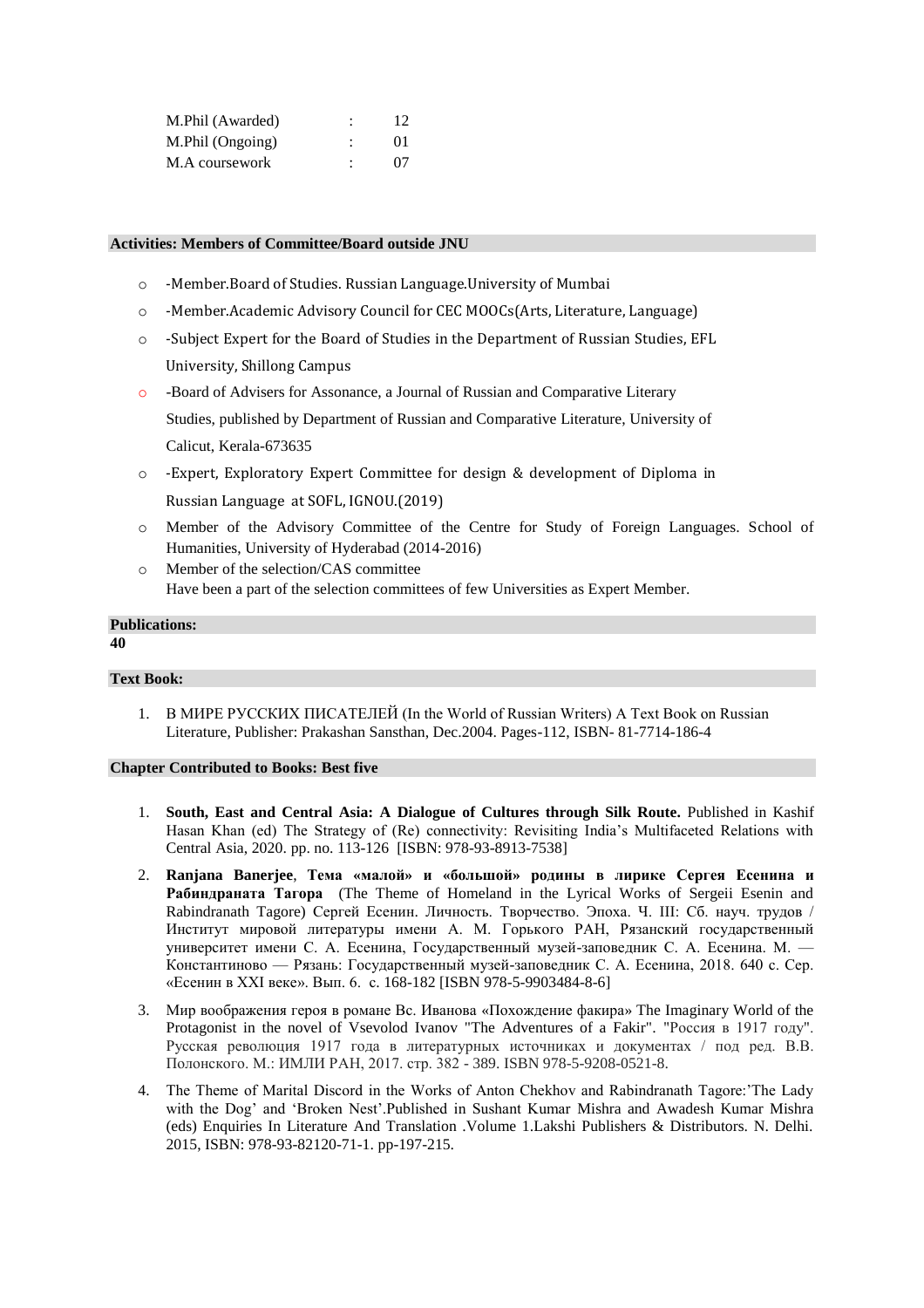5. The Impassive World: Dystopia in the Works of Yevgeny Zamyatin and Rabindranath Tagore, in Saugata Bhaduri and Amar Basu (eds.) Perspectives on Comparative Literature and Culture in the Age of Globalization, London, New York, New Delhi: Anthem Press, 2010. ISBN: 978-81-907570-8-9. pp-117-124.

#### **Articles in journals: Best five**

1. Ranjana Banerjee, "Повесть Всеволода Иванова «Возвращение Будды»: Символика названия"( Vsevolod Ivanov's Novel "The Return of the Buddha": The Symbolism of the Title) published in the journal "STUDIES IN THEORY OF LITERARY PLOT AND NARRATOLOGY. No.2, 2020, pp. 63-71, ISSN: 2410-7883. A Peer-reviewed journal.

RSCI Impact Factor 2017- 0,135.

- 2. Ranjana Banerjee, A Review of Late and Post-Soviet Russian Literature. Published in CRITIC No 17, 2020, pp. 37-45. A journal of the Centre of Russian Studies, Jawaharlal Nehru University [ISSN: 2229-7146]
- 3. Reinterpretations of Shakespearean Timeless Plot and Image in Russian and Indian Space : "King Lear" (In Russian), Article published in the peer-reviewed journal "Znanie. Ponimanie. Umenie" ("Knowledge.Understanding. Skill").March,2016.pp.293-305 ISSN 2218-9238 (online), ISSN 1998- 9873 (print).The portal, created with the support of Moscow University for the Humanities and the Russian Humanitarian Scientific Fund.
- 4. Ranjana Banerjee, The Saga of Time (I. Turgenev's "Fathers and Sons" and Tarashankar Bandopadhyay's "The Two Generations") Published in CRITIC, No. 8, 2009, pp. no. 59- 67. A Journal of the Centre of Russian Studies, Jawaharlal Nehru University. [ISSN: 2229-7146]
- 5. Постмодернистская тенденция в рассказе Т.Толстой "Сюжет" (Post-modernist Tendencies in the Story of T.Tolstaya - 'The Plot'.), Published in Современные Тенденции Развития Русского Языка, Русской Литературы И Методики Их Преподавания. Методический Семинар Для Преподавателей Русского Языка В Индии. Санкт-Петербург 2006. ('Processes in Russian Language, Literature and Methodology of Teaching Russian Today.' St.Petersburg.2006) ISBN-5- 98883-011-3.

#### **Research Projects:**

- India Russia: Cultural Linkages through Language and Literature". Funded by UPE-II, Jawaharlal Nehru University, New Delhi (2014-19). Status – (Joint) Status- Completed
- Translation project of Sahitya Akademi, Translated the novel of the Bengali author Tarashankar Bandyopadhyay, "Arogyaniketan.(From Bengali to Russian). (Joint) Status – Completed

#### **Edited journals:**

- 1. Chief Editor, Journal 'CRITIC' No. 17, 2020. A Journal of the Centre of Russian Studies, Jawaharlal Nehru University [ISSN: 2229-7146]
- 2. Chief Editor, Journal 'CRITIC' No. 16, 2019. A Journal of the Centre of Russian Studies, Jawaharlal Nehru University [ISSN: 2229-7146]
- 3. Member of the Editorial board of the journal of the Centre of Russian Studies. 'CRITIC'.No.8.
- 4. Member of the Editorial board of the journal of the Centre of Russian Studies. 'CRITIC'.Special Issue No.15.

#### **Papers Presented in National/International Conferences/Seminars:**

Presented Papers on Russian Literature/Comparative Literature/Culture in **48** National and International Conferences/Seminars.